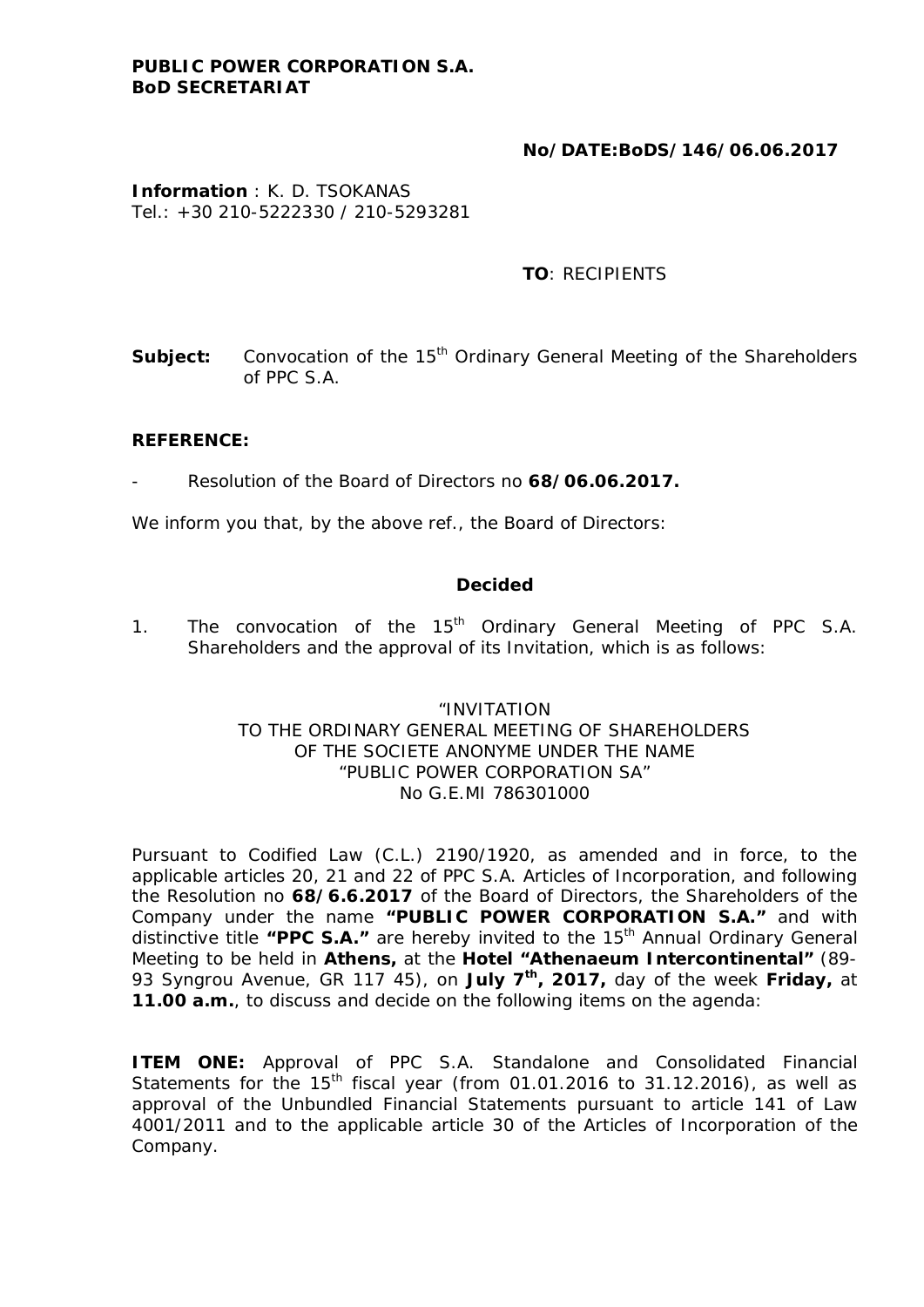**ITEM TWO:** No distribution of dividends for the fiscal year starting on 01.01.2016 and ending on 31.12.2016.

**ITEM THREE:** Release of the members of the Board of Directors and of the certified auditors-accountants from any responsibility for compensation concerning the fiscal year from 01.01.2016 to 31.12.2016, pursuant to article 35 of C.L. 2190/1920.

**ITEM FOUR:** Approval of the gross remuneration and compensation paid to the Members of the Board of Directors of the Company for the fiscal year from 01.01.2016 to 31.12.2016 and pre-approval of the gross remuneration and compensation to be paid for the fiscal year from 01.01.2017 to 31.12.2017.

**ITEM FIVE:** Appointment of certified auditors for the fiscal year from 01.01.2017 to 31.12.2017, pursuant to the applicable article 29 of the Articles of Incorporation of the Company.

**ITEM SIX:** Approval of the provision of guarantees by PPC S.A. to its subsidiaries for bank debt.

**ITEM SEVEN:** Information to Shareholders on the activities of the Audit Committee of the Company.

**ITEM EIGHT:** Announcements and other issues.

# **PARTICIPATION RIGHT IN THE GENERAL MEETING**

In this Ordinary General Meeting (OGM), the Shareholders with right to participate and vote are those, who will be registered at the beginning of July 2<sup>nd</sup>, 2017, day of the week Sunday, that is the  $(5^{\text{th}})$  day prior to the OGM date (Record Date), in PPC S.A. Shareholders' registry, which is electronically kept at the Company "Hellenic Central Securities Depository S.A." (ATHEXCSD), without share blocking required. Every ordinary share has the right of one vote. Shareholders' capacity is evidenced by providing a pertinent written certification by the above mentioned institution, or alternatively, via direct online connection of the Company with the registry of the latter. Shareholders' capacity must be effective at the beginning of July  $2^{nd}$ , 2017, day of the week Sunday (Record Date) and the pertinent written certification or the electronic verification with respect to the Shareholders' capacity must be received by the Company until July  $4<sup>th</sup>$ , 2017, at the latest,day of the week Tuesday, that is, the  $(3^{\degree})$  day prior to the OGM date. As regards the Company, participation and voting right at the OGM is attributed only to those having the shareholder's capacity on the aforementioned Record Date. In case of non compliance with the provisions of article 28a of C.L. 2190/1920, as in force, such shareholders may participate in

#### PROCEDURE FOR THE EXERCISE OF VOTING RIGHT BY PROXY

the OGM only following permission of the latter.

 The Shareholders who wish to participate in the Ordinary General Meeting (OGM) by proxy/ies representative/es, must send the pertinent proxy holder authorisation form (Power of Attorney), which is available on the Company's website [www.dei.com,](http://www.dei.com/) to the Company's Corporate Announcements and Shareholders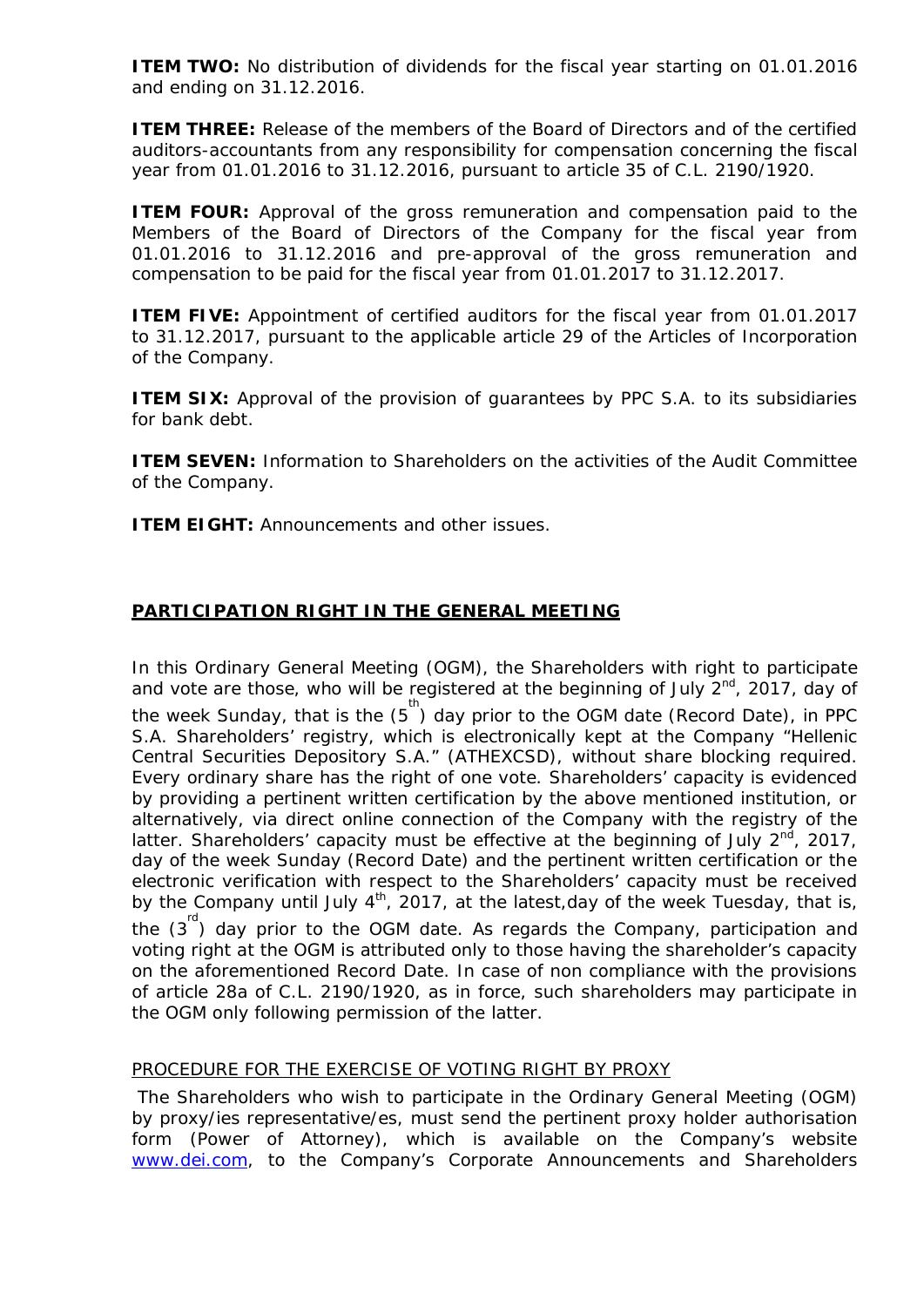Services Unit (30 Chalkokondyli Street, Athens, GR-104 32, 5<sup>th</sup> floor, office 511), no later than July 4<sup>th</sup>, 2017, day of the week Tuesday, that is the  $(3^{\text{rd}})$  day prior to the date of the General Meeting.

Each shareholder may appoint up to three (3) proxy holders/representatives. However, if a shareholder holds shares of the company appearing in more than one securities account, the above limitation shall not prevent such shareholder from appointing separate proxy holders/representatives for the companies appearing in each securities account, as regards the General Meeting.

A proxy holder/representative acting on behalf of several shareholders may cast votes differently for each shareholder. The proxy holder/representative is obliged to disclose to the Company, before the commencement of the General Meeting, any fact which might be useful to the shareholders in assessing whether the proxy holder/representative might pursue interests other than the interest of the represented shareholder. A conflict of interest within this context may in particular arise where the proxy holder/representative:

a) is a controlling shareholder of the Company, or is another entity controlled by such shareholder;

b) is a member of the Board of Directors or the management of the Company, or of a controlling shareholder or an entity controlled by such shareholder;

c) is an employee or an auditor of the Company, or of a controlling shareholder or an entity controlled by such shareholder;

d) is a spouse or close relative (of  $1<sup>st</sup>$  degree) with a natural person referred to in the above items a) to c).

The appointment and the revocation of appointment of a shareholder's proxy holder/representative shall be made in writing and shall be notified to the Company at least three (3) days prior to the date of the General Meeting.

The shareholders are requested to ensure the successful dispatch of the proxy holder authorisation form (power of attorney) and receipt thereof by the Company, by calling to the following numbers:  $+30, 210, 5230951, +30, 210, 5293207, +30$ 210 5293245.

In order to attend the General Meeting any shareholder/representative shall present an ID card. In case that the shareholder is a legal entity and has not appointed in accordance with the aforementioned procedure a proxy holder/srepresentative/s, then the legal representative of such shareholder shall also present his/her legalization documents, in order to attend the General Meeting.

#### SHAREHOLDERS' MINORITY RIGHTS

With respect to the aforementioned OGM, the Shareholders have also the following rights, which can be exercised within the following deadlines per right:

(a) Shareholders representing at least one twentieth (1/20) of the paid-up share capital may request from the Board of Directors to include in the Annual General Meeting's Agenda additional items, provided that the relevant request is communicated to the Board of Directors at least fifteen (15) days prior to the OGM. The said request must be accompanied by a written justification or a draft resolution for approval by the OGM.

(b) Shareholders representing at least one twentieth (1/20) of the paid-up share capital may request from the Board of Directors to upload to the Company's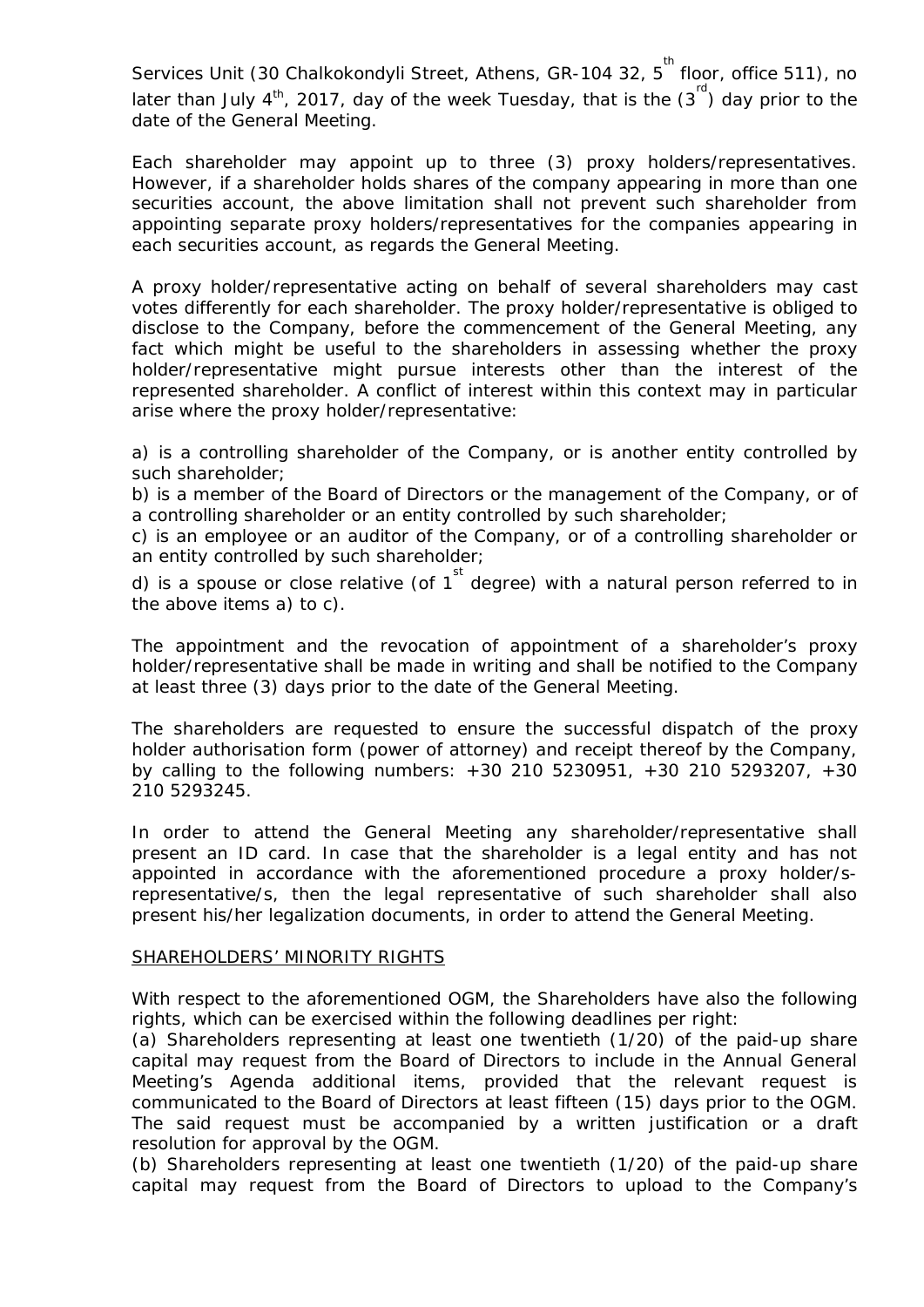website [\(www.dei.gr](http://www.dei.gr/)), at least six (6) days prior to the OGM date, draft resolutions for the items included in the initial or revised OGM agenda, provided that the relevant request is communicated to the Board of Directors at least seven (7) days prior to the OGM date.

(c) Following a request of shareholders communicated to the Company at least five (5) full days prior to OGM date, the Board of Directors must provide to the OGM the requested specific information with respect to Company's business, to the extent that these are useful for the actual assessment of the items on the agenda.

(d) Following a request of shareholders representing one fifth (1/5) of the paid-up share capital, communicated to the Board of Directors at least five (5) full days prior to the OGM date, the Board of Directors must provide the OGM with information about the course of the Company's affairs and its financial situation.

#### AVAILABLE DOCUMENTS AND INFORMATION

The present Invitation to the Shareholders, the proxy holder authorisation form (power of attorney), the total number of shares and voting rights existing on the date of the present Invitation, the documents to be submitted to the OGM, as well as any draft resolution for any proposed agenda item or any comment of the Board of Directors on any agenda item, if no resolution has been submitted for approval, and any draft resolution proposed by the Shareholders, are or will be available, pursuant to the law and the Company's Articles of Incorporation, on the Company's website [www.dei.com,](http://www.dei.com/) right after their notification to the Company.

The full text of the documents to be submitted to the OGM, as well as of the draft resolutions and of any documents provided for in article 27, par. 3, cases c) and d) of C.L. 2190/1920, as in force, will be available in hard copy at the Company's headquarters in Athens (30 Chalkokondyli st., Athens, GR-104 32).

In case a quorum has not been reached on the date set forth herein above, the Shareholders are again invited, in accordance with article 29 par. 2 of C.L. 2190/1920, as in force, to a **Repeat Ordinary General Meeting,** at the **Hotel "Athenaeum Intercontinental"** (89-93 Syngrou Avenue, GR 117 45), on **July 20th, 2017**, day of the week **Thursday**, at **11.00 a.m.,** with same as above Agenda.

In such Repeat General Meeting, the Shareholders with right to participate and vote are those who will be registered at the beginning of July  $16<sup>th</sup>$ , 2017, day of the week Sunday, that is the  $(4^{\text{th}})$  day prior to the OGM date (Record Date of repeat general meetings) with PPC S.A. Shareholders' registry, which is electronically kept at the company "ATHEXCSD", without share blocking required. The pertinent written certification or the online verification with respect to the shareholders' capacity must be submitted to the Company no later than July  $17<sup>th</sup>$ , 2017, day of the week Monday, that is the  $(3^{\text{rd}})$  day prior to the repeat Ordinary General Meeting date.

> Athens, June  $6^{th}$ , 2017 The Board of Directors